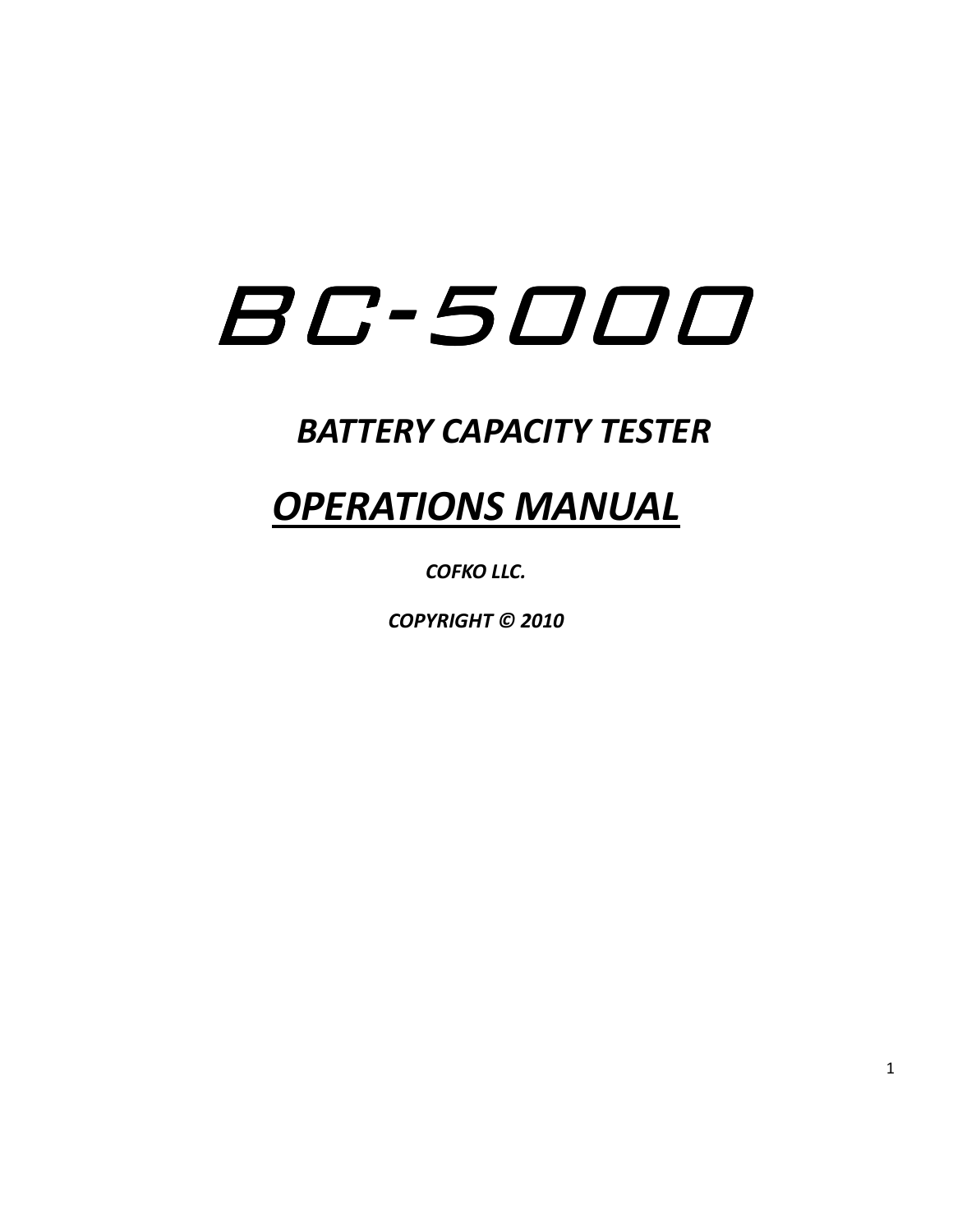### *UNPACKING*

As you unpack your new BC-5000 battery capacity tester, inspect the tester for signs of shipping damage. If shipping damage is present, stop and contact the shipping company for damage claims information. The box should contain the *BC-5000 tester, operators instruction manual, battery disconnect (7017-2), and 2 battery adapter cables*.

*IMPORTANT:* Save the shipping box and packaging material. They should be used to re-pack the tester if it needs to be shipped back for warranty or service.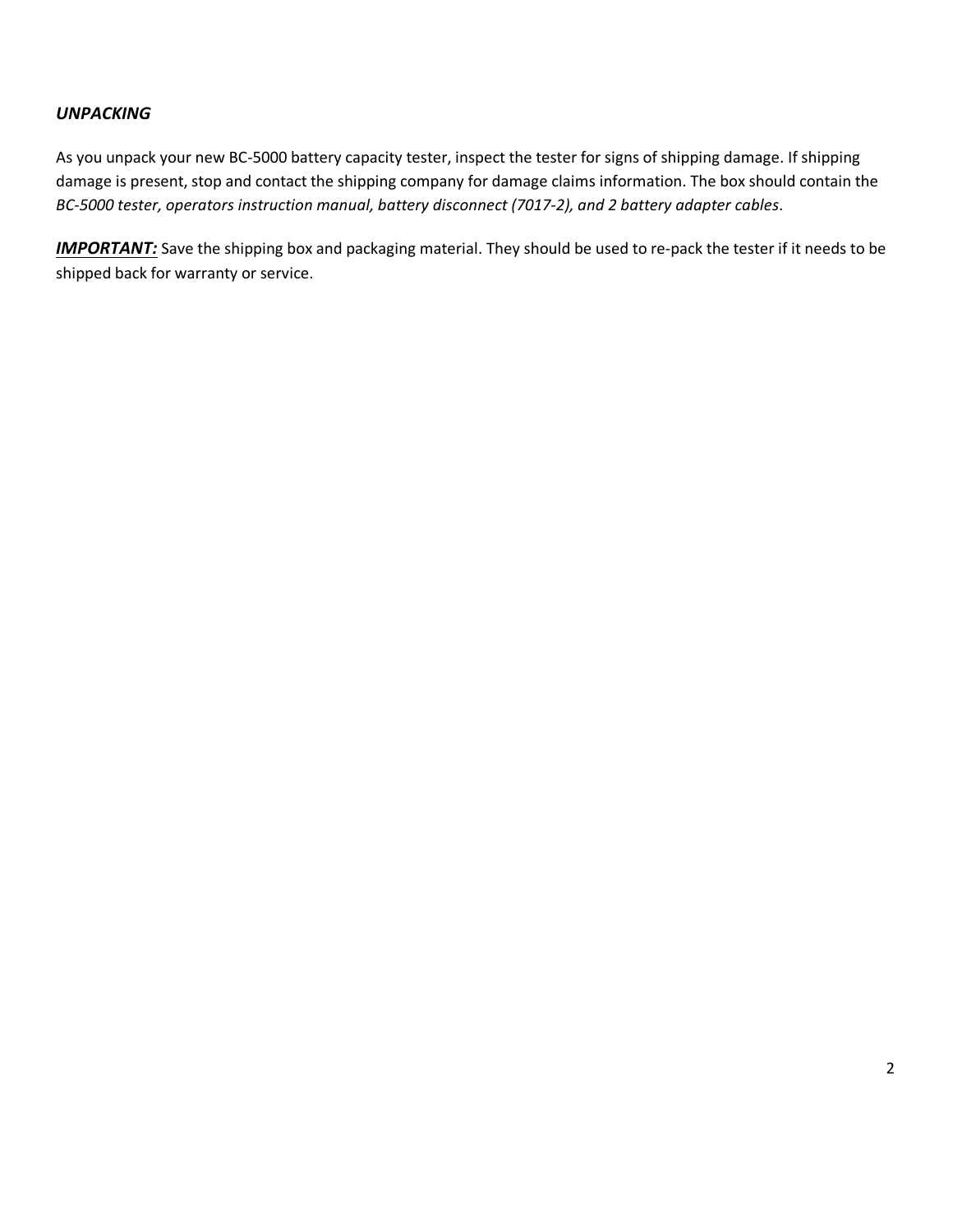### *INTRODUCTION*

Congratulations on acquiring your new BC-5000 battery capacity tester. The BC-5000 battery capacity tester has been designed to provide the operator with accurate battery capacity testing and ease of operation.

The features of the BC-5000 are:

- Adjustable constant current load in 1 Ampere increments. (12V battery 10-50Adc; 24V battery 10 to 55Adc)

- Powered by the battery on test operation. No AC power required.

- LCD display.
- 50mv voltage resolution.
- Over temperature protection.
- Audio warning when capacity test is complete or malfunction of the unit.
- 1 year warranty.

Before operating your new BC-5000 battery capacity tester, familiarize yourself with this operators manual and the unit.

Questions?

Email: Support @cofko.com

Thank you,

COFKO

Manual: BC-5000

Revision: C Date: 12/7/11

Copyright: COFKO 2010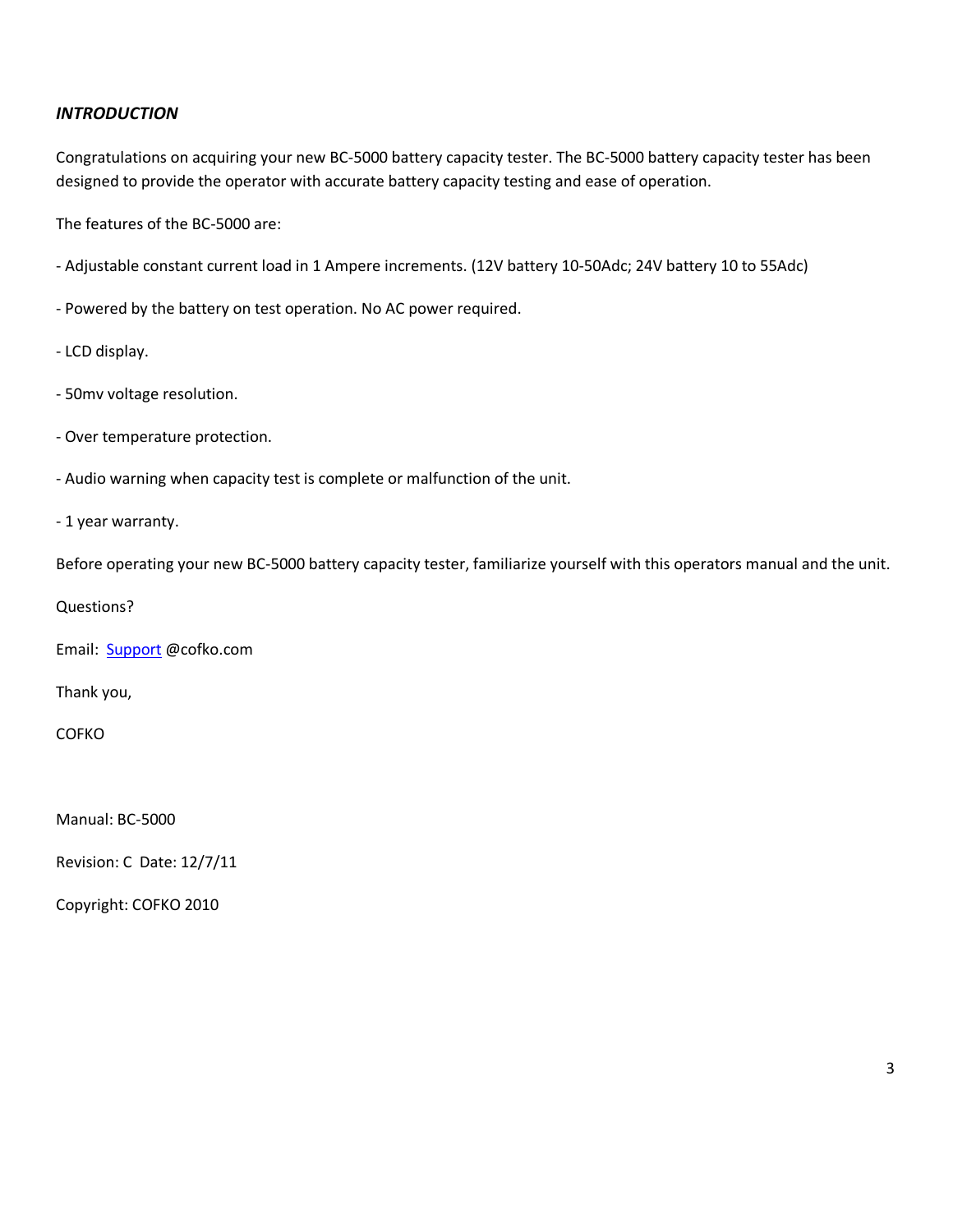### *CONTENTS PAGE*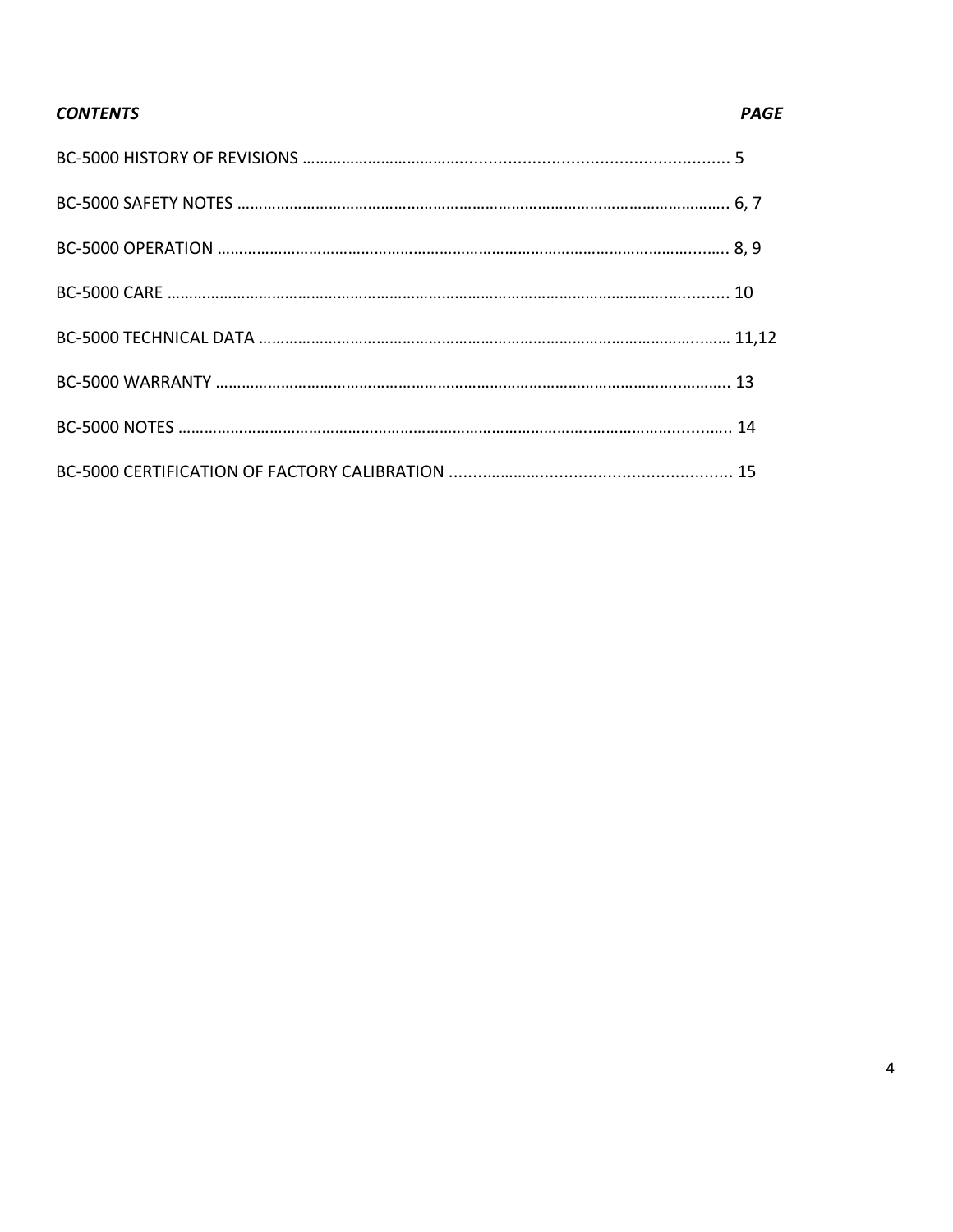### *HISTORY OF REVISIONS*

| Revision #            | <b>Effective Date</b> | Description of Change                                   | Approval By |
|-----------------------|-----------------------|---------------------------------------------------------|-------------|
| $\boldsymbol{\rm{A}}$ | 03/09/2009            | Initial issue                                           | M.C.        |
| $\, {\bf B}$          | 05/12/2011            | Phone Number Change                                     | M.C.        |
| ${\bf C}$             | 09/08/2012            | Increase C1 current from 50Ahr to 55Ahr for 24V battery | M.C.        |
| ${\bf D}$             | 12/07/2012            | Increase Maximum Operation Altitude from 6000'to 6500'  | M.C.        |
| ${\bf D}$             | 12/07/2012            | Change Description of Box Contents                      | M.C         |
|                       |                       |                                                         |             |
|                       |                       |                                                         |             |
|                       |                       |                                                         |             |
|                       |                       |                                                         |             |
|                       |                       |                                                         |             |
|                       |                       |                                                         |             |
|                       |                       |                                                         |             |
|                       |                       |                                                         |             |
|                       |                       |                                                         |             |
|                       |                       |                                                         |             |
|                       |                       |                                                         |             |
|                       |                       |                                                         |             |
|                       |                       |                                                         |             |
|                       |                       |                                                         |             |
|                       |                       |                                                         |             |
|                       |                       |                                                         |             |
|                       |                       |                                                         |             |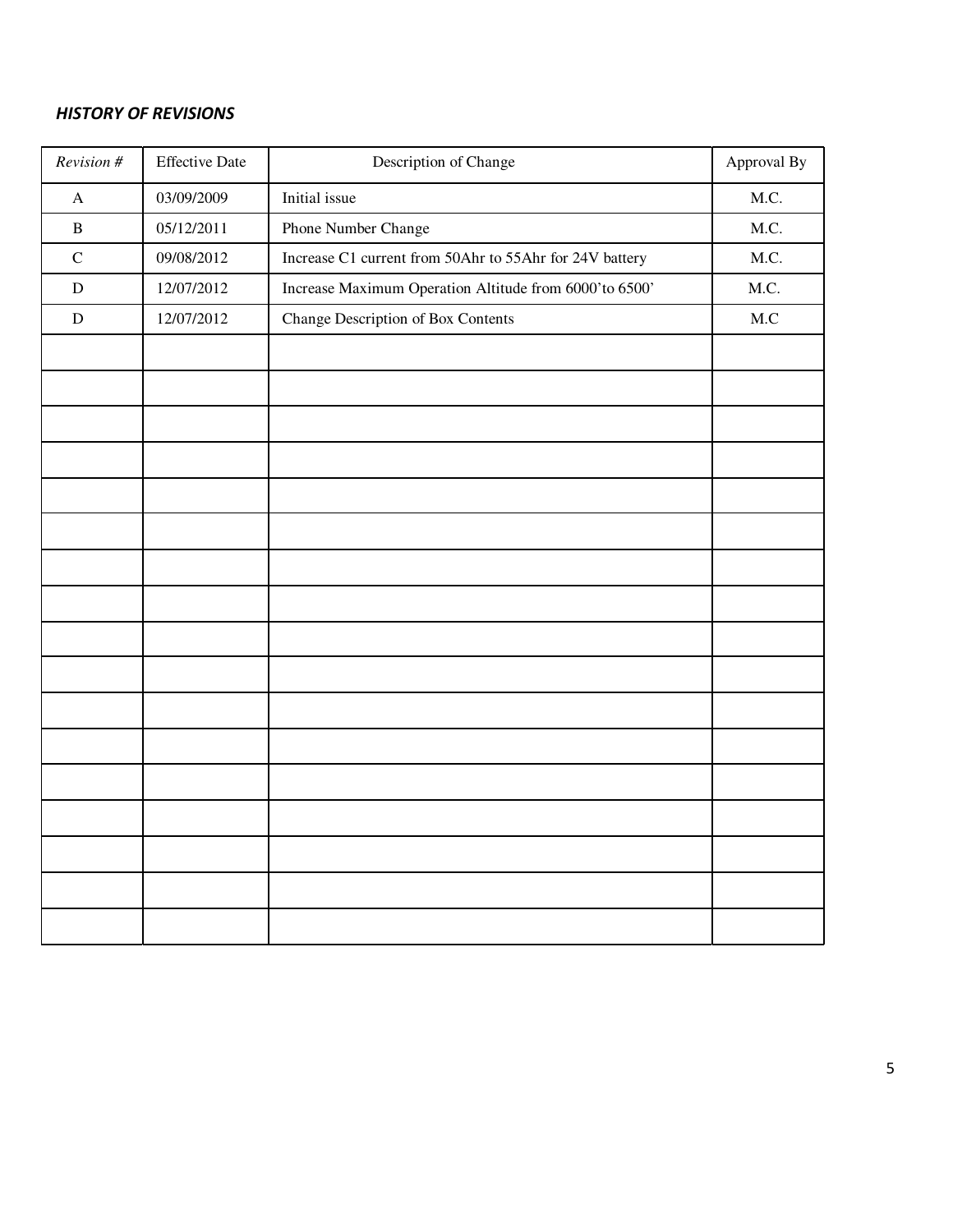### *SAFETY NOTES*

Your new BC-5000 battery capacity tester has been designed with operator safety as a function of its design, construction, and operation. Understanding how to safely operate the BC-5000 battery capacity tester is important. Failure to follow the operation and safety guidelines when using the BC-5000 can result in *personal injury to the operator and damage to the BC-5000.* Always review the battery manufacturer's battery capacity testing guidelines before testing batteries.



 **Look for this symbol to identify Safety and Danger precautions. Be Alert- Your safety is involved! Personal injury or equipment damage can occur if guidelines are not followed.** 

### **PRECAUTIONS:**



1 **CAUTION:** Aircraft batteries are certified to have certain minimum capacity for emergency operations in the event of an electrical generator system failure. Never "jump start" an aircraft that has a discharged or "dead" battery.

- 2 **WARNING: ELECTRIC SHOCK HAZARD.** Do not touch un-insulated portion of the connector or the battery terminals. A possibility of serious electrical shock exists.
- 2 **WARNING: ELECTRIC SHOCK HAZARD.** Do not lay tools or other metal objects on the battery as arcing or explosion could occur. Remove conductive jewelry before working around battery, charger, or test equipment.
- 3 **CAUTION: ELECTRIC BURN HAZARD.** Do not wear conductive rings, belt buckles, or other jewelry when working with batteries, chargers, or test equipment. Do not lay tools or other metal objects on the battery as arcing and severe burns could occur.
- 4 **WARNING:** Batteries on charge or discharge produce hydrogen gas, which can explode if ignited. Do not smoke, use an open flame, or cause sparking near a battery. Charge, service or test a battery only in a well ventilated area. The use of exhaust fans may reduce the risk of explosion.
- 5 **WARNING:** Batteries contain sulfuric acid which will cause burns**. DO NOT TOUCH EYES AFTER TOUCHING BATTERY**. Do not get acid in your eyes, on your skin, or clothing. In the event of acid in the eyes, flush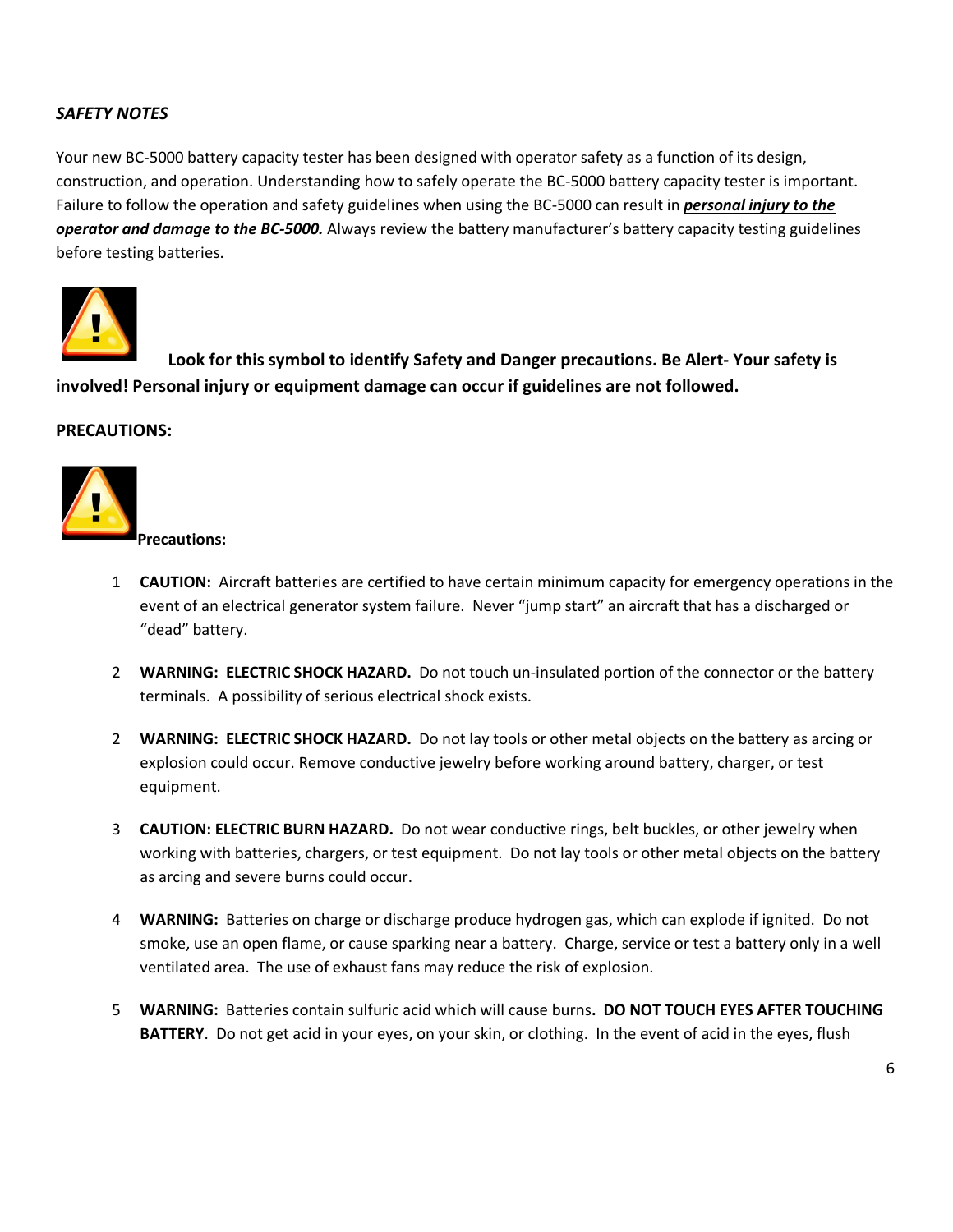thoroughly with clean cool water for several minutes. Get professional medical attention. Refer to battery MSDS for additional information.

- 6 **WARNING:** Wear proper eye, face and hand protection at all times when working with batteries. Know the location and use of emergency eyewash and a shower nearest the battery charging area.
- 7 **CAUTION:** To prevent damage to the connector, arc burns, or explosion, batteries should never be connected or disconnected while being charged or discharged. Batteries must be connected or disconnected only when the circuit is open. Insure the aircraft battery switch, external power source, or the charger/analyzer is in the "OFF" position before connecting or disconnecting the battery. Battery terminal protectors should be installed whenever the battery is not connected in the aircraft or to the test equipment.
- 8 **CAUTION:** Batteries contain hazardous materials. Know the location and proper use of emergency response materials. Refer to battery Material Safety Data Sheet (MSDS) for additional information.
- 9 **Caution / Warning:** Only constant potential charging may be done on the aircraft. DO NOT constant current charge a battery on the aircraft. There could be a serious risk of injury to personnel and / or damage to the aircraft or aircraft systems due to high voltage and generation of explosive gases when charging constant current.
- 10 **DANGER:** Never connect or disconnect BC-5000 tester main power connector with the switch on. Connecting or disconnecting the BC-5000 tester with discharge current applied can cause a spark and possible battery explosion.
- 11 **DANGER:** Never capacity test batteries without first inspecting all battery wires and connections for condition and tightness. Replace all defective wires and bad connections before capacity testing batteries. Defective wiring and bad connections can cause overheating during a capacity test.
- 12 **DANGER:** never connect the BC-5000 capacity tester to batteries with voltage or capacity currents outside the ratings of the tester. The BC-5000 tester is designed for 12 and 24 volt batteries. Connecting the tester to batteries with different voltages can permanently damage the tester and endanger the operator. Any questions that arise about the battery or tester ratings, Email: *Support@cofko.com*
- 13 **DANGER:** never obstruct the BC-5000 tester air intake or hot air exhaust openings. Obstructing either opening can cause the tester to overheat.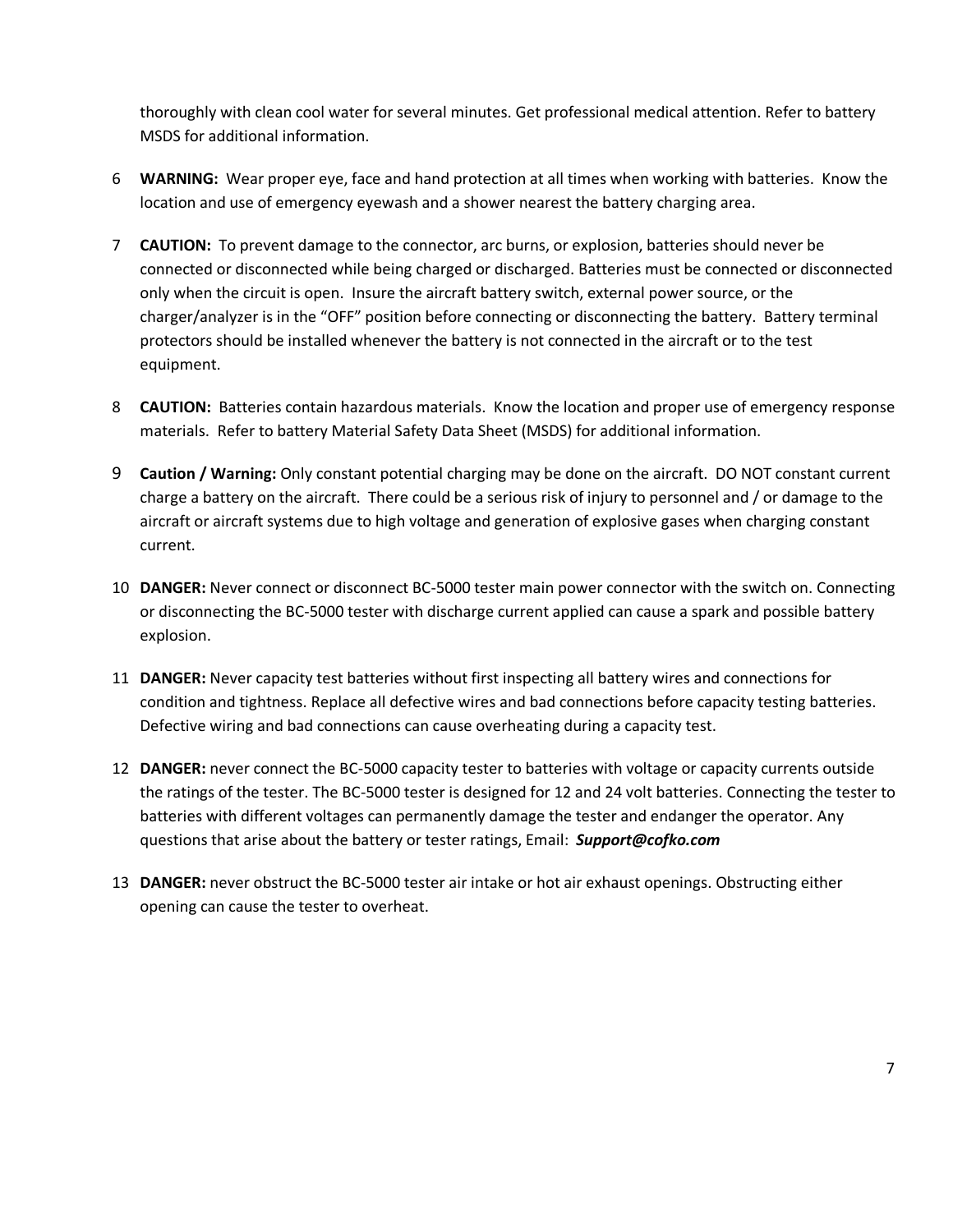### *BC-5000 OPERATION*



**NOTE:** Before capacity testing a battery, *review all testing procedures as required by the battery manufacturer*. Failure to do so can result in inaccurate test date.



**NOTE:** Before capacity testing a battery, *RECHARGE THE BATTERY FOLLOWING THE*

#### *MANUFACTURER'S RECHARGING GUIDELINES*.

1. Make sure the switch is off before connecting the BC-5000 to the battery to be capacity tested.



**DANGER:** Never attempt to connect the BC-5000 capacity tester to a battery using anything but the proper connector. *Doing so can damage the tester, battery, or cause injury to the operator*. Capacity testing data will be invalid if incorrect connections are made.

- 2. Place the *OFF/ON* power switch to the *ON* position. The BC-5000 LCD display will flash tester model and software version.
- 3. Select the correct battery voltage 12 or 24 by pressing the *UP* or *DOWN* button located to the right of the display.

Pressing the *DOWN* button will change battery testing voltage to 12 volts.



**NOTE:** If incorrect battery voltage is selected the BC-5000 will show the display below.

4. To select the battery manufacturer's C1 (one hour) battery discharge amperage rate, press the *NEXT* button located on the left side of the display.

To adjust the C1 amperage test rate, press the *UP* or *DOWN* buttons.

5. Press the *NEXT* button to display the start test menu.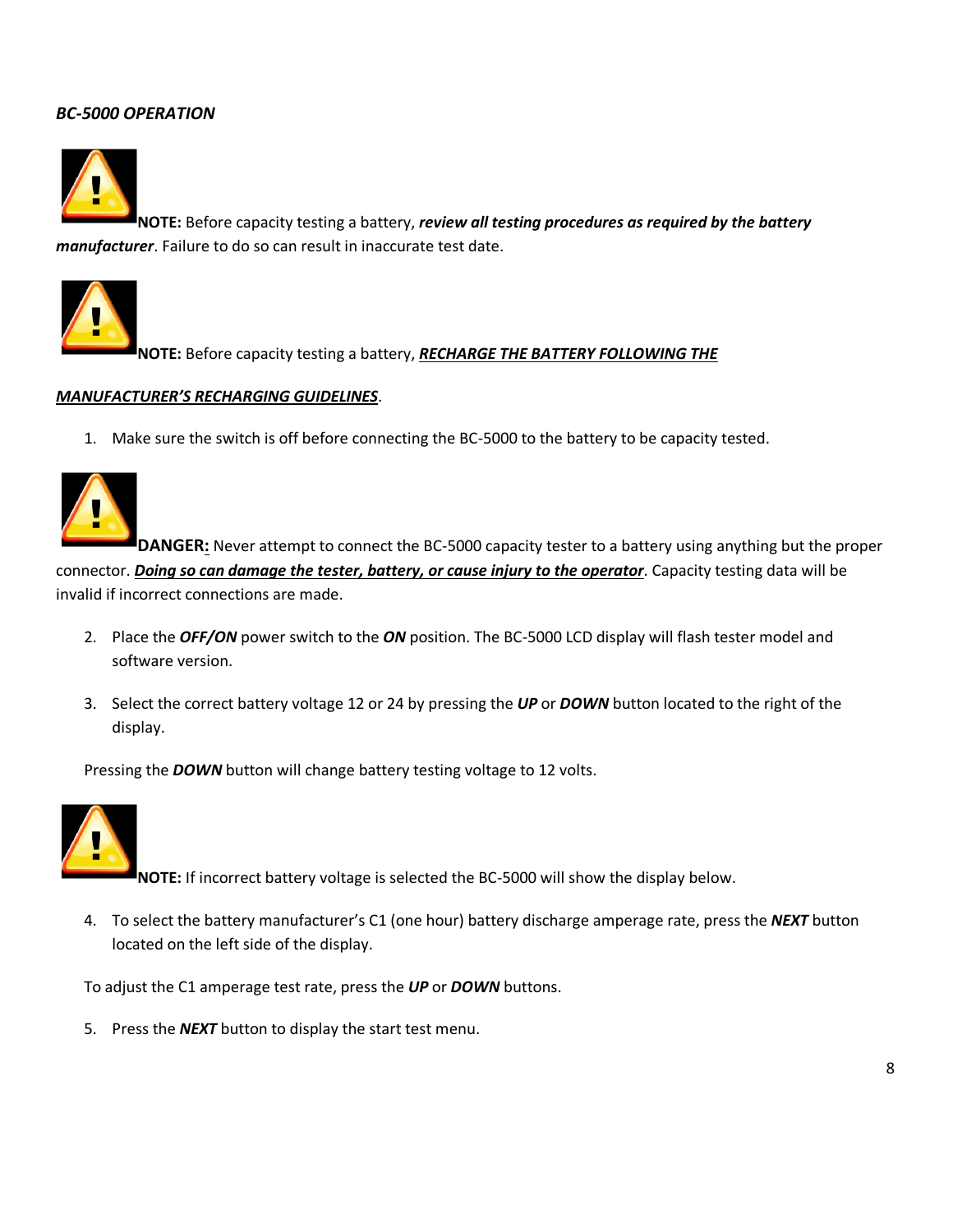- 6. To start the test, press the *NEXT* button again. If you wish to stop the test before the End Point Voltage (EPV) is reached, press the *NEXT* button and the BC-5000 will stop testing. *If testing is stopped before EPV is reached the battery must be recharged following the battery manufacturer'ss recharge procedures* before retesting.
- 7. After pressing the *NEXT* button to start the test, the BC-5000 cooling fan motor will start and the LCD display will show the C1% reading, battery voltage, flash *TESTING*, and test amperage.



If the *BC-5000 COOLING FAN MOTOR FAILS TO START* press the *NEXT* button stopping the test. Place the *OFF/ON* switch to the *OFF* position and return the BC-5000 for service.

8. Upon reaching the EPV the BC-5000 test will stop. The cooling fan motor will stop and the audio warning beeper will beep. The display will show C1% battery capacity. Test amperage and Pass or Failed is displayed.

"Passing" is based upon a battery capacity of 85% or greater of its C1 rating.

"Failing" is a battery with less than 85% of its C1 rating.

9. Record test data, then place the Power *OFF/ON* switch to the *OFF* position. Disconnect the BC-5000 power connector from the battery.



**NOTE:** When the *POWER* switch is set to the *OFF* position or the BC-5000 is disconnected from the battery, *all test data will be lost.*

10. Before returning the battery to service follow the battery manufacturer's recharging procedure.

### **REMEMBER SAFETY FIRST!**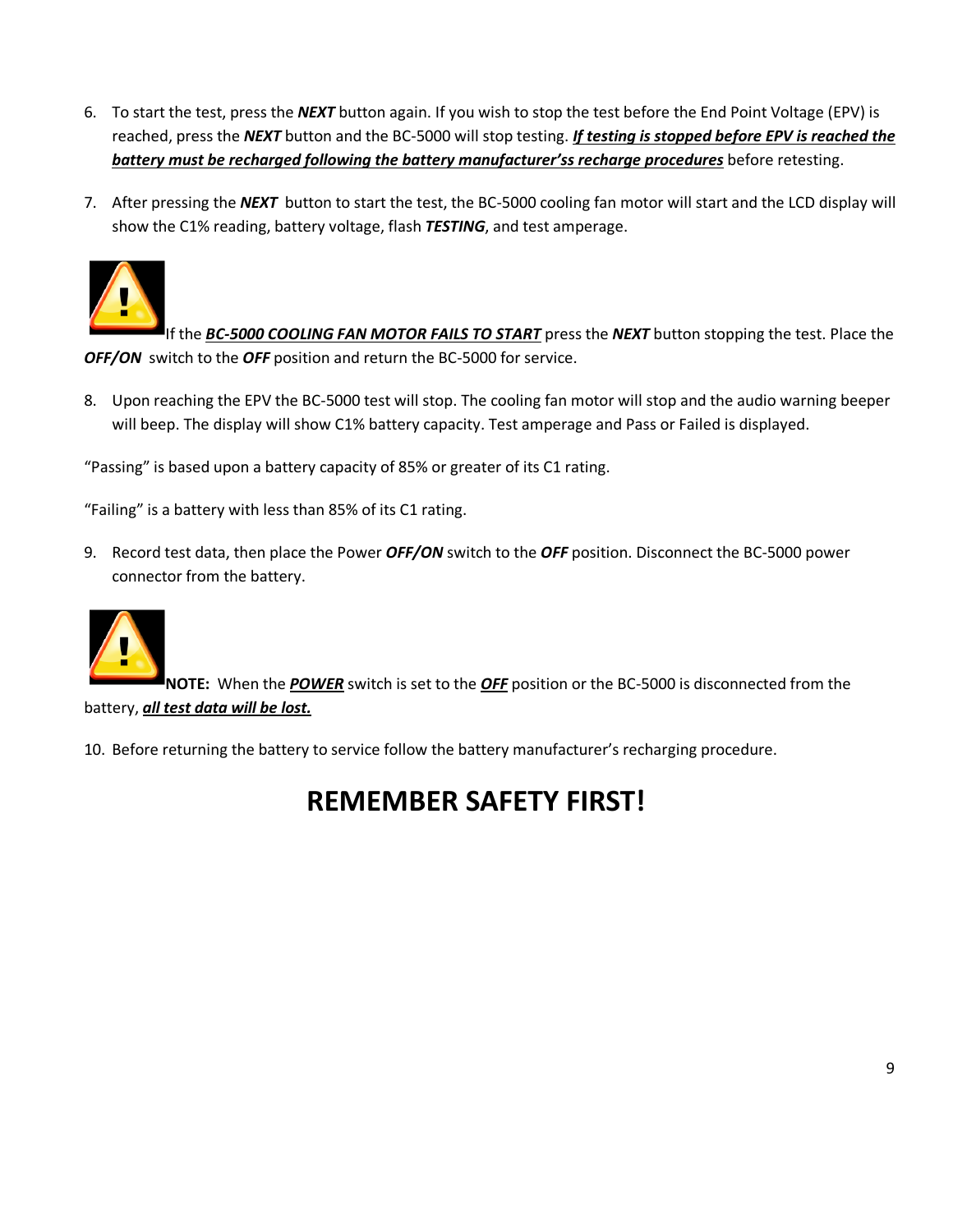### *BC-5000 CARE*

Your BC-5000 battery capacity tester should be treated as precision test equipment, misuse will shorten its ability to perform accurate battery testing. Some simple guidelines of care will insure years of trouble free operation.

- 1. Do not drop the BC-5000 or expose it to rough handling.
- 2. Do not expose the BC-5000 to water or fluids of any kind.
- 3. Do not operate the BC-5000 in a closed up area.
- 4. Do not connect the BC-5000 to batteries of improper voltage ratings.
- 5. Do not operate the BC-5000 with the air intake or exhaust outlet blocked or restricted.
- 6. Do not carry the BC-5000 by the main power cable.
- 7. Do not operate the BC-5000 near flammable materials.
- 8. Do not expose the BC-5000 to direct sunlight during operation.
- 9. Do not expose the BC- 5000 to any other heat sources.
- 10. Always call the technical support line for questions on BC-5000 safety and operation.

### **REMEMBER SAFETY FIRST!**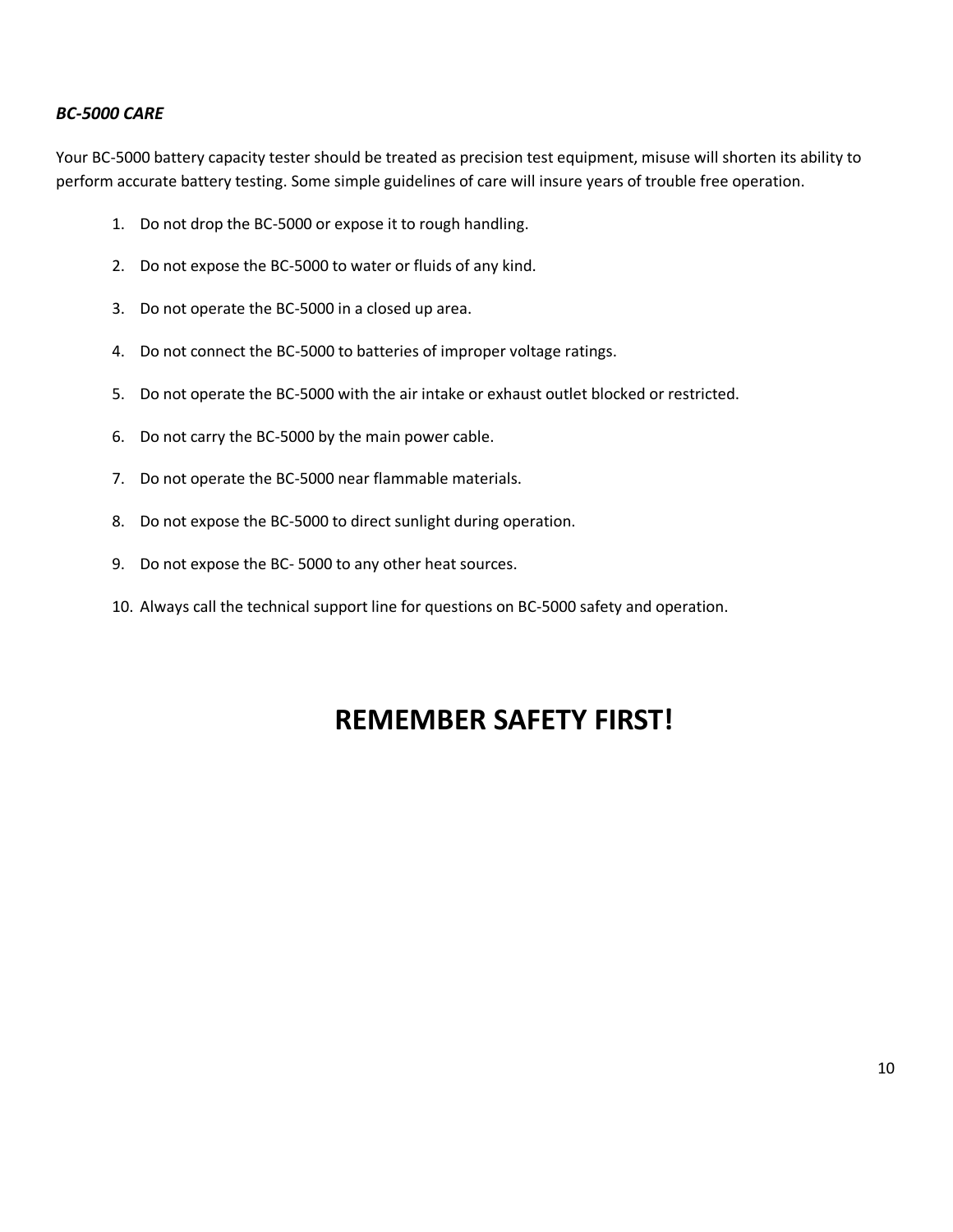### *TECHNICAL DATA*

| <b>BC-5000 SPECIFICATION:</b>             |  |
|-------------------------------------------|--|
| Maximum Battery Input Voltage             |  |
|                                           |  |
| Minimum Battery Input Voltage             |  |
|                                           |  |
| Maximum Operating Altitude <sup>1</sup>   |  |
|                                           |  |
| End Point Voltage (EPV) <sup>2</sup>      |  |
| 12V Battery EPV                           |  |
|                                           |  |
| 24V Battery EPV                           |  |
|                                           |  |
| <b>Constant Current Load</b>              |  |
|                                           |  |
|                                           |  |
| Test Operational Temperature <sup>3</sup> |  |
|                                           |  |
| Case Length                               |  |
|                                           |  |
| Case Width                                |  |
|                                           |  |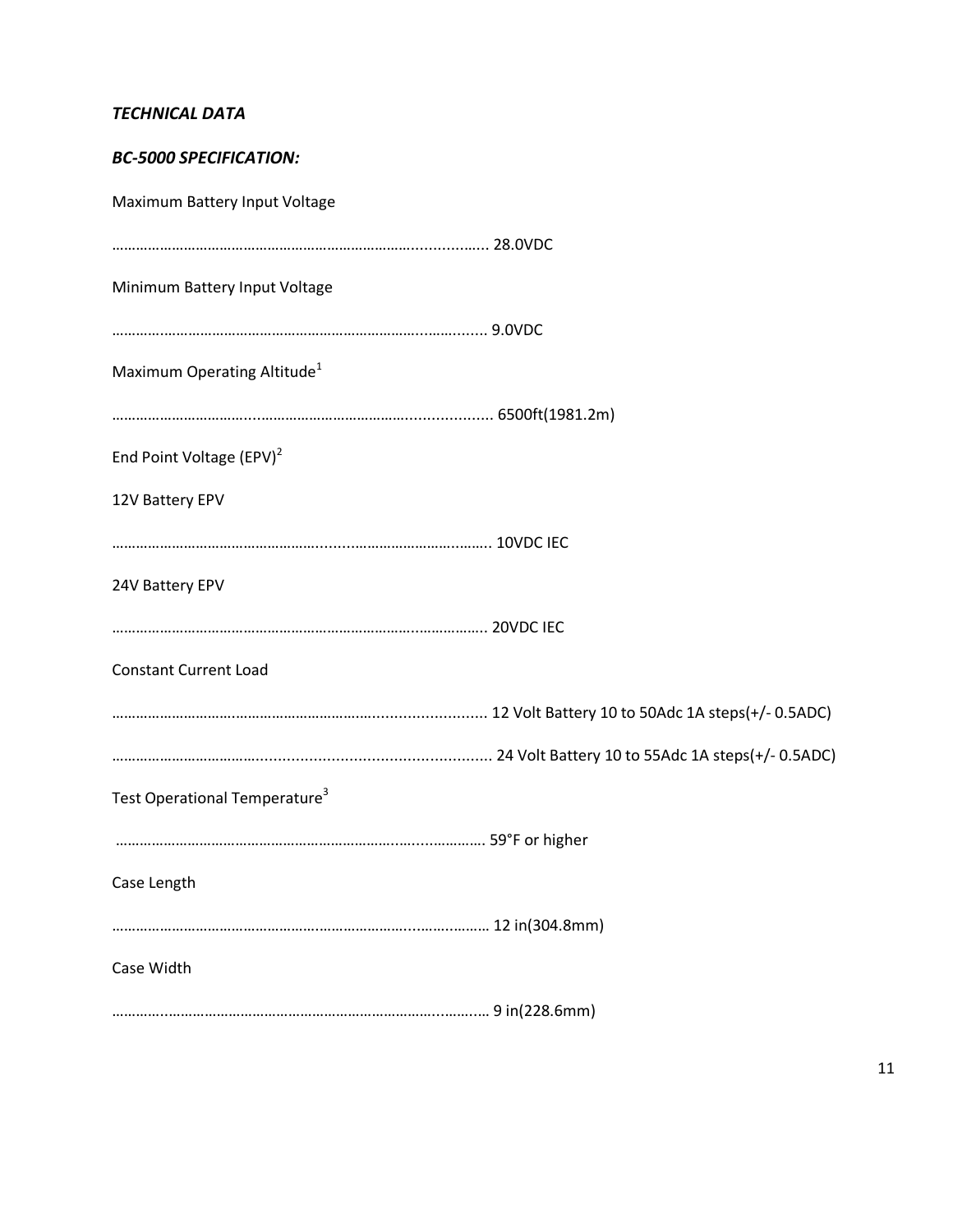### Case Height

……………..………………………………………………………..................……… 10 in(254mm) Weight

……….………………………………………………………………….................….. 10 lbs(4.5kg)

Operation Temperature Range

………………………………................................................................. -20 to 50 Deg. C

1. Consult factory for testing above maximum altitude rating.

2. Consult battery manufacturer for End Point Voltage (EPV).

3. Based upon 24 hour battery temperature stabilization in a 59°F or higher environment before capacity testing battery. Consult battery manufacturer for capacity testing at higher or lower temperatures.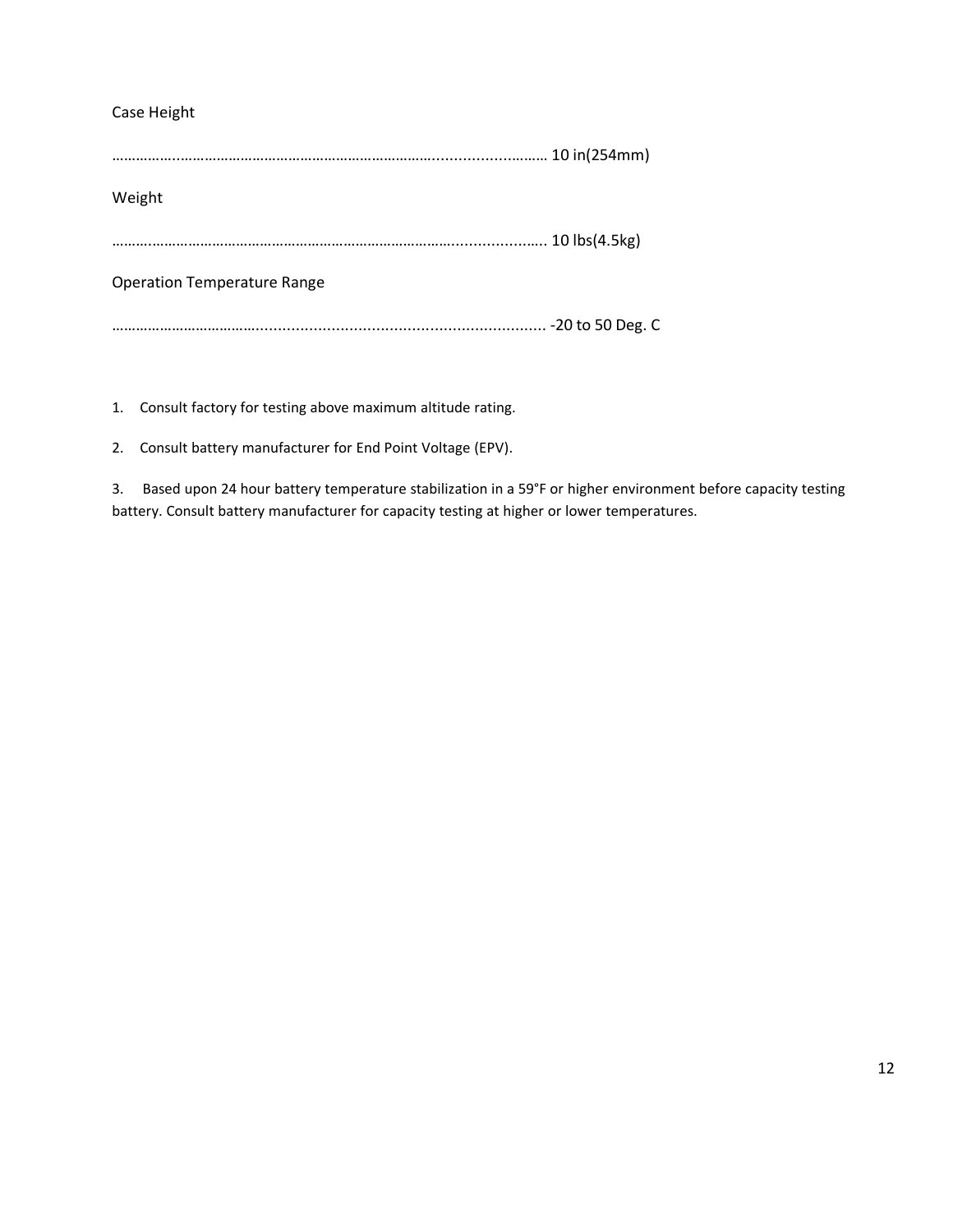### *LIMITED WARRANTY*

### *STATEMENT OF WARRANTY*

COFKO ELECTRONICS warrants to the original purchaser(end user) of the BC-5000 battery capacity tester that it will be free of defects in workmanship and materials. This warranty is void if COFKO ELECTRONICS finds that the BC-5000 battery capacity tester has been subjected to improper care, abnormal operation, or modification.

#### *WARRANTY PERIOD:*

The warranty period covers the original purchaser (end user) from the date of shipping.

1 Year: Covers each BC-5000 battery capacity tester for workmanship, material, and labor.

### *TO OBTAIN WARRANTY COVERAGE:*

 You are required to notify COFKO ELECTRONICS, of any defects within the warranty period. Written notification is recommended.

### *WARRANTY REPAIRS:*

If upon inspection COFKO ELECTRONICS confirms the existence of a defect covered by this warranty, the defect will be corrected by repair or replacement at COFKO ELECTRONICS option.

### *WARRANTY COST:*

The purchaser must bear the cost of shipping the BC-5000 to COFKO ELECTRONICS as well as the return shipping cost.

### *IMPORTANT WARRANTY LIMITATIONS:*

- 1. COFKO ELECTRONICS will not accept responsibility for repairs made without authorization.
- 2. COFKO ELECTRONICS shall not be liable for consequential damages (such as lost business, etc.) caused by a defect or reasonable delay in correcting a defect to the BC-5000 battery capacity tester.
- 3. COFKO ELECTRONICS liability under this warranty shall not exceed the cost of correcting the defective BC-5000 battery capacity tester.
- 4. This written warranty is the only expressed warranty covering the BC-5000 battery capacity tester. All warranties implied by law such as Warranty of Merchantability are limited to the duration of this limited warranty of the BC-5000 battery capacity tester. Check your local legal rights for further rights you may have.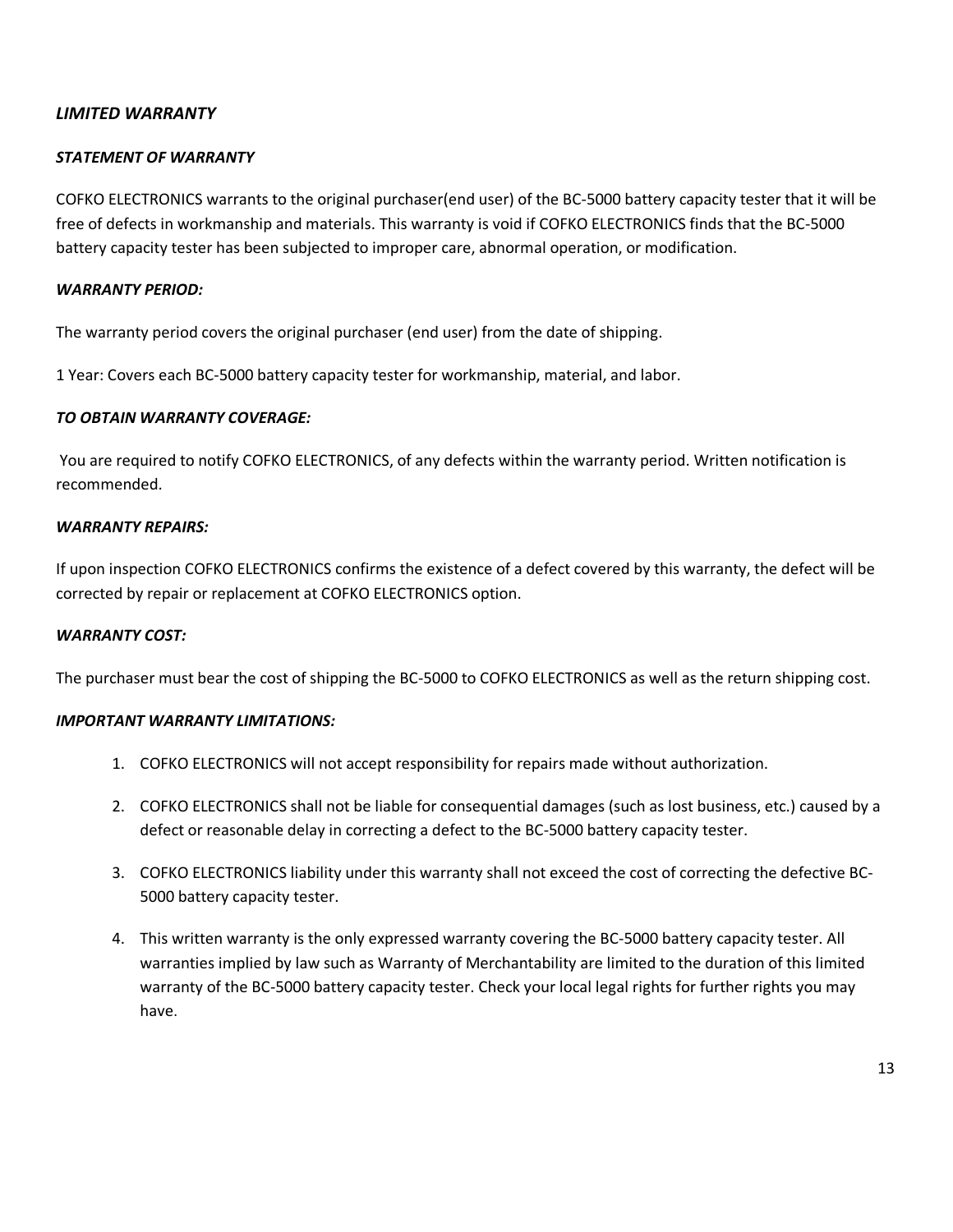### **BC-5000 NOTES:**

| 2. $\overline{\phantom{a}}$ |
|-----------------------------|
|                             |
|                             |
|                             |
|                             |
|                             |
|                             |
|                             |